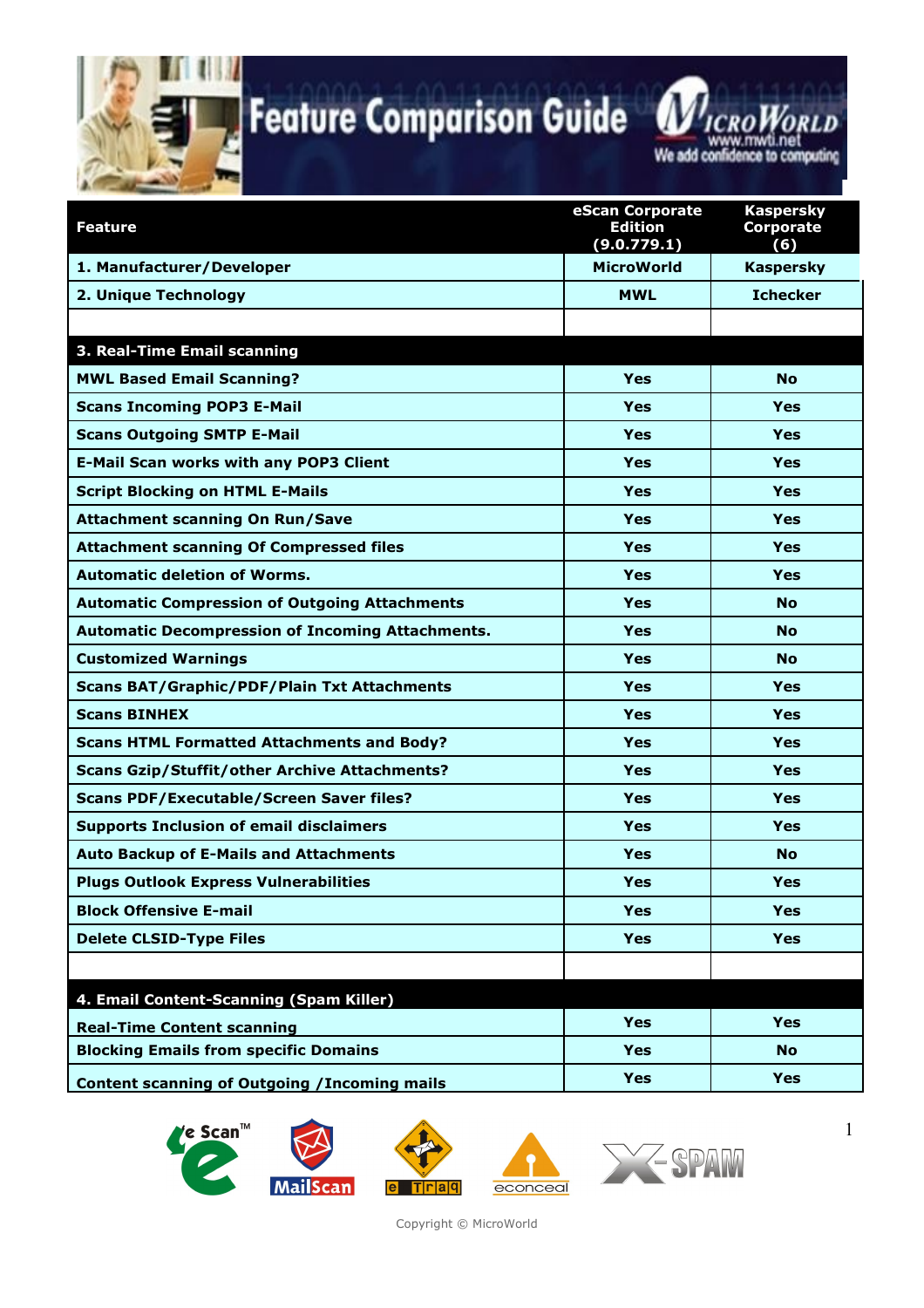



| <b>Feature</b>                                                           | eScan Corporate<br><b>Edition</b><br>(9.0.779.1) | <b>Kaspersky</b><br><b>Corporate</b><br>(6) |
|--------------------------------------------------------------------------|--------------------------------------------------|---------------------------------------------|
| <b>SPAM Killer</b>                                                       | <b>Yes</b>                                       | <b>Yes</b>                                  |
| <b>Block Advertisement Emails</b>                                        | <b>Yes</b>                                       | <b>No</b>                                   |
| <b>Block E-Mails for Pre-Specified Senders</b>                           | Yes                                              | <b>Yes</b>                                  |
|                                                                          |                                                  |                                             |
| <b>5. HTTP Scanning</b>                                                  |                                                  |                                             |
| <b>MWL Based HTTP Scanning?</b>                                          | Yes                                              | <b>No</b>                                   |
| <b>Real-Time Web-Site Scanning and Blocking?</b>                         | <b>Yes</b>                                       | Yes                                         |
| Block Web-Sites based on Pre-defined<br>Pornographic<br><b>Keywords</b>  | <b>Yes</b>                                       | <b>No</b>                                   |
| Block Web-Sites based on Pre-defined Gambling Related<br><b>Keywords</b> | Yes                                              | <b>No</b>                                   |
| <b>Block Web-Sites based on User-Defined Keywords</b>                    | <b>Yes</b>                                       | <b>No</b>                                   |
| <b>Block Sites Based on Ratings</b>                                      | Yes                                              | Yes                                         |
| Block Web-sites when user accesses the same using IP<br>number           | <b>Yes</b>                                       | <b>No</b>                                   |
| Block Web-sites when user accesses the same using<br><b>Anonymizers</b>  | <b>Yes</b>                                       | <b>No</b>                                   |
| Block Web-site option supported on Windows 95/98/Me                      | <b>Yes</b>                                       | <b>Yes</b>                                  |
| Webpage Scan works in IE, Netscape, Opera & NeoPlanet?                   | <b>Yes</b>                                       | <b>Yes</b>                                  |
| <b>Block User-Defined Web-Sites</b>                                      | <b>Yes</b>                                       | <b>No</b>                                   |
| <b>Block Pop Up Ads</b>                                                  | <b>Yes</b>                                       | <b>No</b>                                   |
| <b>Block Java Applets</b>                                                | <b>Yes</b>                                       | <b>Yes</b>                                  |
| <b>Block Scripts</b>                                                     | <b>Yes</b>                                       | <b>Yes</b>                                  |
| <b>Block Cookies</b>                                                     | <b>Yes</b>                                       | <b>Yes</b>                                  |
| <b>Block Content (Images, Audio, Video, Applications)</b>                | <b>Yes</b>                                       | Yes                                         |
|                                                                          |                                                  |                                             |
| 6. Browser Cleanup for Privacy Protection                                |                                                  |                                             |
| <b>Manual Cleanup of Browser Settings</b><br>Auto Erase /                | <b>Yes</b>                                       | <b>No</b>                                   |
| <b>Manual Cleanup of Cache</b><br>Auto Erase /                           | <b>Yes</b>                                       | <b>No</b>                                   |
| <b>Manual Cleanup of Cookies</b><br>Auto Erase /                         | <b>Yes</b>                                       | <b>No</b>                                   |
| <b>Manual Cleanup of History</b><br>Auto Erase /                         | <b>Yes</b>                                       | <b>No</b>                                   |
| <b>Manual Cleanup of ActiveX (for IE)</b><br>Auto Erase /                | <b>Yes</b>                                       | No.                                         |
| <b>Manual Cleanup of Plugins (for Netscape)</b><br>Auto Erase /          | <b>Yes</b>                                       | <b>No</b>                                   |









Copyright © MicroWorld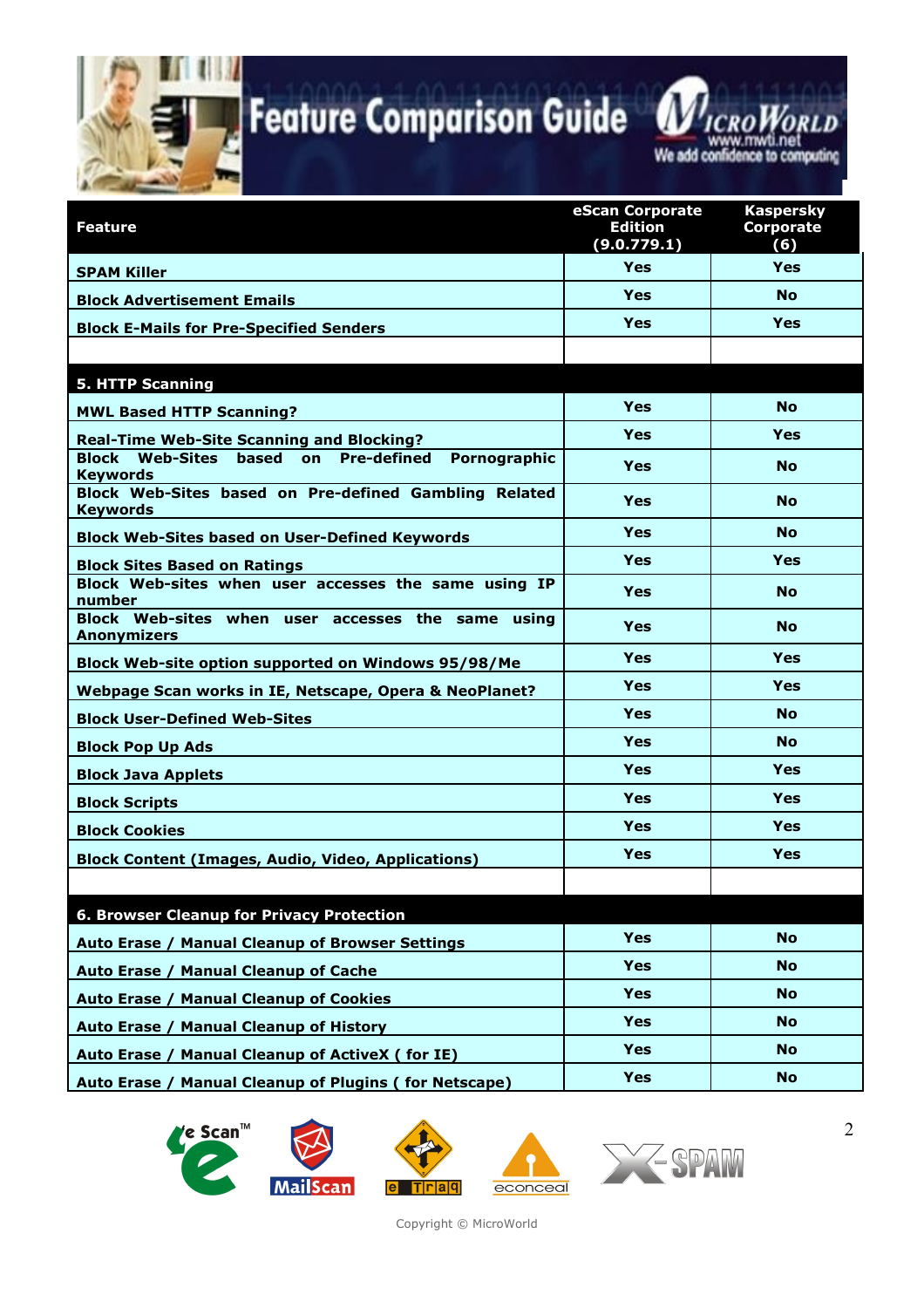



| <b>Feature</b>                                                                                                                      | eScan Corporate<br><b>Edition</b> | <b>Kaspersky</b><br><b>Corporate</b> |
|-------------------------------------------------------------------------------------------------------------------------------------|-----------------------------------|--------------------------------------|
|                                                                                                                                     | (9.0.779.1)<br>Yes                | (6)<br><b>No</b>                     |
| Auto Erase / Manual Cleanup of Selected Files & Folders                                                                             | Yes                               | <b>No</b>                            |
| Auto Erase / Manual Cleanup of Start Menu RUN history list<br>Auto Erase / Manual Cleanup of Start Menu Search/Find<br>history list | <b>Yes</b>                        | <b>No</b>                            |
| Auto Erase / Manual Cleanup of Start Menu Search/Find<br><b>Computer history list</b>                                               | Yes                               | <b>No</b>                            |
| Auto Erase / Manual Cleanup of Start Menu Documents                                                                                 | <b>Yes</b>                        | <b>No</b>                            |
| Auto Erase / Manual Cleanup of Browser Location Bar<br>history list                                                                 | <b>Yes</b>                        | <b>No</b>                            |
| Auto Erase / Manual Cleanup of Windows Recycle Bin                                                                                  | Yes                               | <b>No</b>                            |
| Auto Erase / Manual Cleanup of Auto-Complete Forms/ URLs<br><b>Memory</b>                                                           | <b>Yes</b>                        | <b>No</b>                            |
| Auto Erase / Manual Cleanup of Open/Save dialog box<br>history                                                                      | Yes                               | <b>No</b>                            |
| Auto Erase / Manual Cleanup of Temporary Folder                                                                                     | Yes                               | <b>No</b>                            |
|                                                                                                                                     |                                   |                                      |
| 7. Pop Up Filter (AD Blocking)                                                                                                      |                                   |                                      |
| <b>Audible Notification</b>                                                                                                         | Yes                               | <b>No</b>                            |
| <b>Whitelist/Allow Function</b>                                                                                                     | <b>Yes</b>                        | <b>Yes</b>                           |
| <b>Pop Up Self Test</b>                                                                                                             | Yes                               | <b>No</b>                            |
| <b>HotKey to allow Pop Ups?</b>                                                                                                     | Yes                               | <b>Not Documented</b>                |
|                                                                                                                                     |                                   |                                      |
| 8. Remote Access File Rights / Firewall                                                                                             |                                   |                                      |
| <b>Stop Remote Users from Modifying System Files</b>                                                                                | Yes                               | Yes                                  |
| <b>Stop Remote Users from Creating Executable Files</b>                                                                             | Yes                               | <b>Yes</b>                           |
|                                                                                                                                     |                                   |                                      |
| 9. Virus Scanning                                                                                                                   |                                   |                                      |
| <b>Heuristic Scanning for Detection of Unknown Viruses</b>                                                                          | <b>Yes</b>                        | <b>Yes</b>                           |
| <b>Scheduled Scanning</b>                                                                                                           | <b>Yes</b>                        | <b>Yes</b>                           |
| <b>Background (On-Access / Real-Time) Scanning</b>                                                                                  | <b>Yes</b>                        | <b>Yes</b>                           |
| Detects viruses in 16-bit and 32-bit executables?                                                                                   | <b>Yes</b>                        | <b>Yes</b>                           |
| Detects BAT, JS, mIRC, VBS, Inf, PHP, etc. Script<br>worms/viruses?                                                                 | <b>Yes</b>                        | <b>Yes</b>                           |
| <b>Detects Malware ActiveX Controls, Backdoors, Trojan</b><br>Horses?                                                               | <b>Yes</b>                        | <b>Yes</b>                           |
| <b>Scans Single packed Archives</b>                                                                                                 | <b>Yes</b>                        | <b>Yes</b>                           |







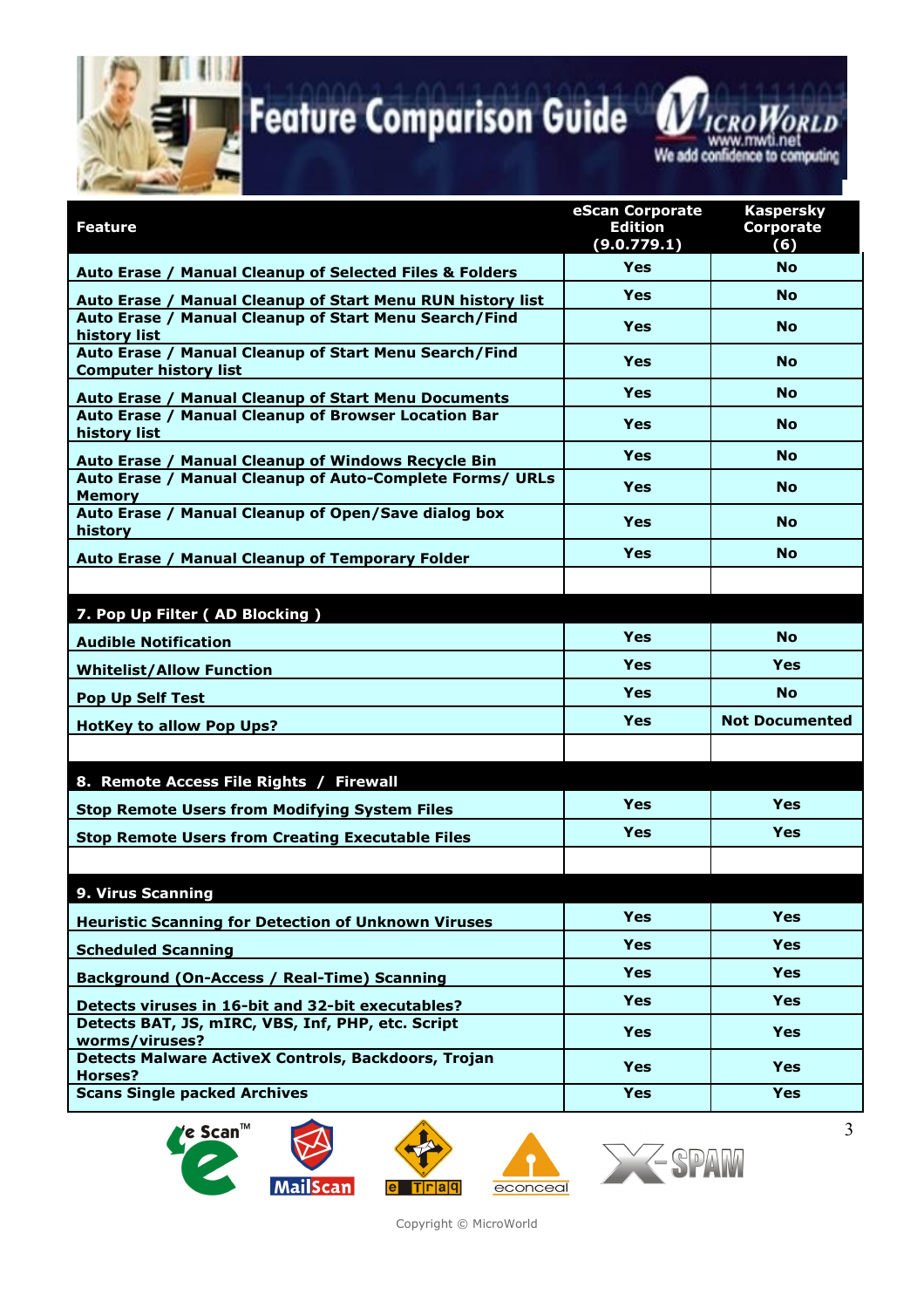

www.mwti.net

| <b>Feature</b>                                                                      | eScan Corporate<br><b>Edition</b><br>(9.0.779.1) | <b>Kaspersky</b><br><b>Corporate</b><br>(6) |
|-------------------------------------------------------------------------------------|--------------------------------------------------|---------------------------------------------|
| (ACE/ARJ/CAB/LHA/RAR/ZIP etc.)                                                      |                                                  |                                             |
| <b>Scans Multiple (nested) Packed Archives?</b>                                     | Yes                                              | <b>Yes</b>                                  |
| <b>Scans Self Extracting Archives?</b>                                              | <b>Yes</b>                                       | <b>Yes</b>                                  |
| Macro Virus Scan supported on Access 97/2000/XP (A97M)?                             | <b>Yes</b>                                       | <b>Yes</b>                                  |
| Macro Virus Scan supported on Access 2.0 (A2M)?                                     | <b>Yes</b>                                       | <b>Yes</b>                                  |
| Macro Virus Scan supported on PowerPoint 97/2000/XP<br>(PP97M)?                     | Yes                                              | <b>Yes</b>                                  |
| Macro Virus Scan supported on Word 97/2000/XP (W97M)?                               | <b>Yes</b>                                       | <b>Yes</b>                                  |
| Macro Virus Scan supported on Word 95 (WM) (Word 6.0)?                              | Yes                                              | <b>Yes</b>                                  |
| Macro Virus Scan supported on Excel 97/2000/XP (X97M)?                              | Yes                                              | <b>Yes</b>                                  |
| Macro Virus Scan supported on Excel 4.0 until XP, formula<br>(XF)                   | <b>Yes</b>                                       | Yes                                         |
| Macro Virus Scan supported on Excel 95 (XM) (Excel 5.0)                             | Yes                                              | <b>Yes</b>                                  |
| <b>Macro Virus Scan supported on Lotus AmiPro?</b>                                  | <b>Yes</b>                                       | <b>Not Documented</b>                       |
| <b>Macro Virus Scan supported on Microsoft Project?</b>                             | <b>Yes</b>                                       | <b>Yes</b>                                  |
| Works on 95, 98, ME, NT Wks, 2000 Prof and XP Home?                                 | Yes                                              | <b>Yes</b>                                  |
| <b>Scans Server Shares?</b>                                                         | Yes                                              | <b>Yes</b>                                  |
| <b>Scans TCP-IP Sessions (Telnet)?</b>                                              | Yes                                              | <b>No</b>                                   |
|                                                                                     |                                                  |                                             |
| 10. Management Console                                                              |                                                  |                                             |
| <b>Auto Installation on Clients Based on IP or Workstation</b><br><b>Name</b>       | Yes                                              | <b>Yes</b>                                  |
| <b>Remote Installation of Third Party Software on Client</b><br><b>Workstations</b> | Yes                                              | <b>No</b>                                   |
| <b>Remote UnInstallation of known AntiVirus Software</b>                            | Yes                                              | <b>No</b>                                   |
| Deployment of all Features from the Management Console                              | <b>Yes</b>                                       | <b>Yes</b>                                  |
| <b>Centralized Reporting Features</b>                                               | Yes                                              | Yes                                         |
| eScan Management Console can work on 95, 98 and ME?                                 | <b>Yes</b>                                       | <b>Not Documented</b>                       |
| <b>Detailed System Information of all clients on Console?</b>                       | <b>Yes</b>                                       | <b>Not Documented</b>                       |
|                                                                                     |                                                  |                                             |
| 11. Automatic Updates Over the Internet                                             |                                                  |                                             |
| <b>Bandwidth Saving Incremental Updates for Dial-Up Users</b>                       | <b>Yes</b>                                       | <b>Yes</b>                                  |
| <b>Daily Updates</b>                                                                | <b>Yes</b>                                       | <b>Yes</b>                                  |
| Separate executable Cumulative Update available on                                  | <b>Yes</b>                                       | <b>Yes</b>                                  |